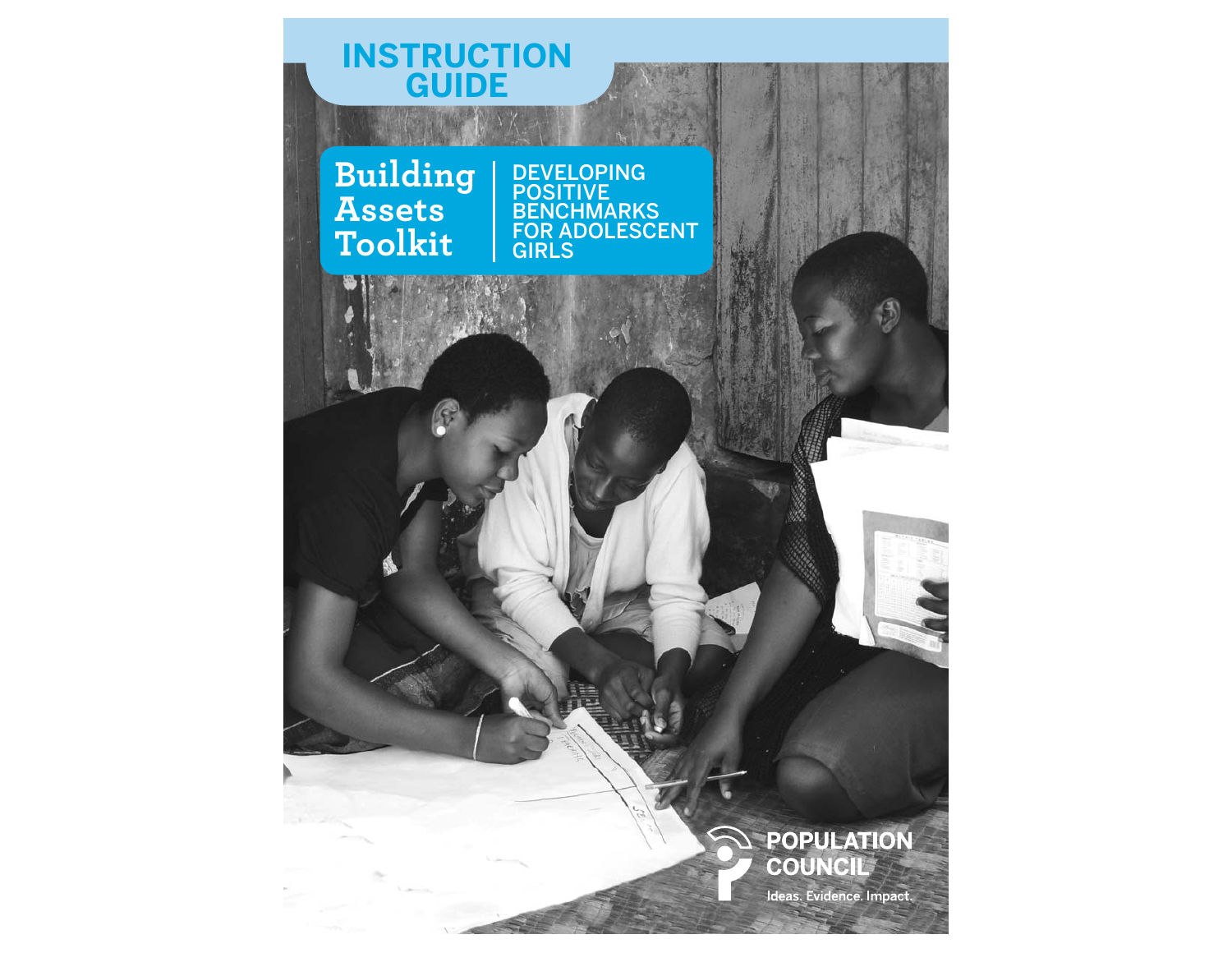The Population Council confronts critical health and development issues—from stopping the spread of HIV to improving reproductive health and ensuring that young people lead full and productive lives. Through biomedical, social science, and public health research in 50 countries, we work with our partners to deliver solutions that lead to more effective policies, programs, and technologies that improve lives around the world. Established in 1952 and headquartered in New York, the Council is a nongovernmental, nonprofit organization governed by an international board of trustees.

© 2015 The Population Council, Inc.

# THE ASSET-BUILDING EXERCISE

This toolkit contains all the materials you will need to help you make a preliminary assessment of the assets a girl should acquire and the age by which she should acquire them.

An asset-building exercise is a thoughtful approach to building meaningful program content. Multiple stakeholders can be involved in this exercise, which is designed to determine what assets girls need in order to survive and thrive.

Because you're at the stage of beginning the exercise, we assume that:

- $\checkmark$  you have already decided that it is important to engage with girls.
- $\checkmark$  you have selected the segments of girls you want to work with, defined by age, schooling, marital and childbearing status, or by segments unique to your area, such as migrant domestic workers.
- $\checkmark$  you may already have an idea about your program activities and content and also may have "inherited" materials from other programs that are insufficient.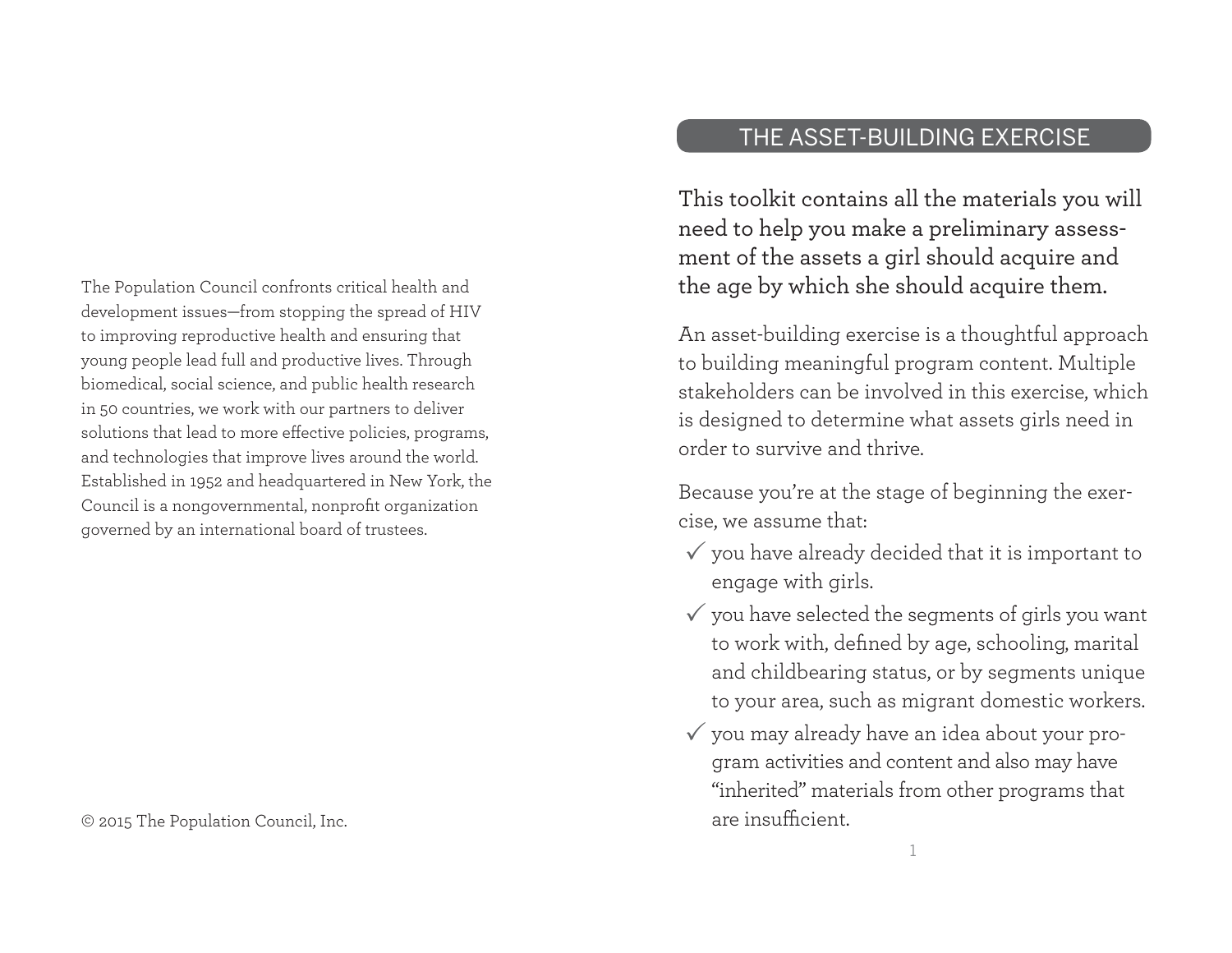# The benefits of the asset-building exercise

This activity is designed to **refresh the vision** and **anchor your program** in girls' actual lives and to prioritize content for your targeted populations.

For example, you may want to include reproductive health but you need guidance on which topics to cover—how much emphasis should be given to menstruation, sexually transmitted infections, pregnancy, and related topics such as intense pressure to exchange sex for gifts or money. And you may want to better understand the key skills needed to utilize this knowledge.

You might also want to measure assets in a region where many girls are at risk for the poorest outcomes, such as school dropout or early marriage.

It's important to keep an open mind when it comes to program activities and content. *For females of any age (and especially girls) there is a close identity and overlap among health, social, economic, and cognitive assets (see next page).* The asset-building exercise <sup>g</sup>ives you a fresh perspective on content that will propel girls beyond restrictive social norms.

## WHAT IS AN ASSET?

An asset is a store of value that is related to what a person can do or be (their "human stock"). The assets in this kit fall into the four broad categories listed below. Rather than looking at girls through one particular lens or within the context of one sector, the asset-building approach considers the assets in all of the categories: how they affect girls' lives and how they interact with each other.

## **HUMAN/HEALTH ASSETS**



Things that help protect girls' lives and the lives of those around them.

Knowledge about sexual and reproductive health (including sexually transmitted infections), finding a health clinic, signs of danger during pregnancy and labor, how to treat a young child with diarrhea (for girls who care for younger children).

## **SOCIAL ASSETS**



## The networks that girls can access to help take advantage of opportunities.

Girl-only safe spaces, social support, having at least three nonfamily friends, access to mentoring, developing life skills (decisionmaking, negotiating, building rapport with others).

## **ECONOMIC ASSETS**



#### Specific skills that help girls plan for the future. Age-graded financial education, knowing how to create a simple budget (and establish a small savings account), and knowledge of vocational-training opportunities.

## **COGNITIVE ASSETS**



## Competencies often nurtured in school (and ideally beyond).

3 critical analysis, communication, and problem-solving. Numeracy, literacy, confidence and clear self-expression,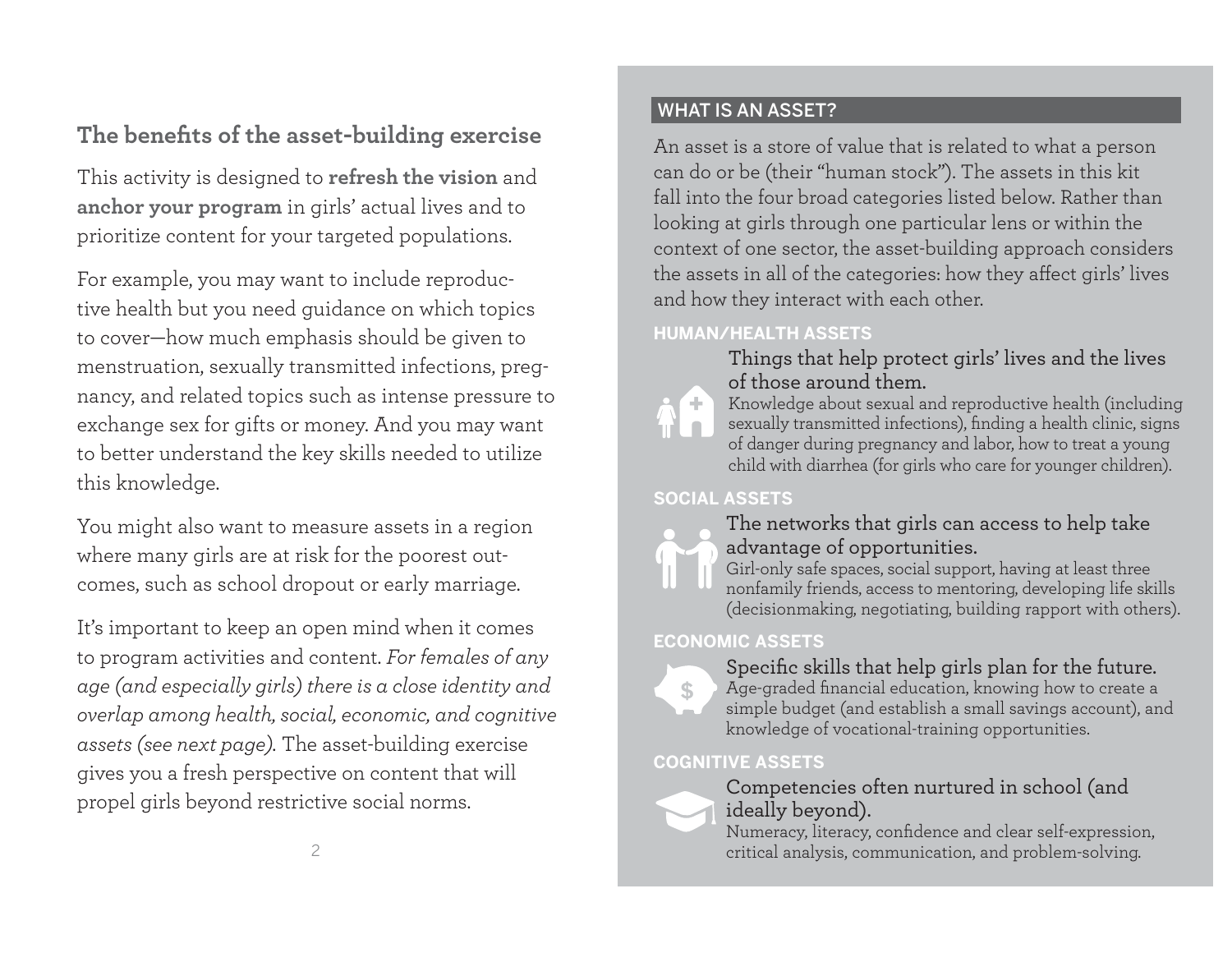# GETTING STARTED

You will use the following materials found in this kit:

A set of eight age cards (ranging from age 6 to age 20), which are organized in three color groups to indicate three stages of adolescence:  $\rightarrow$ 

#### **AGE 6 AGE 8 AGE 10**

#### *(light blue cards)*

#### **Preadolescence**

is the life stage in which children are in the run-up to puberty but have likely not yet experienced the bodily and social changes associated with the pubertal transition, including the onset of menstruation.

# **AGE 12 AGE 14 AGE 16 AGE 18 AGE 20**

*(light green cards)*

#### **Early adolescence**

is the life stage in which girls undergo puberty: they begin menstruation, develop breasts, and experience new and heightened emotions, including sexual desires. Girls at this age must also learn to navigate the social landscape in which these changes occur, which itself may shift in response to their <sup>p</sup>hysical maturation.

*(dark green cards)* **Late adolescence**/ **early adulthood** is the life stage in which girls have likely experienced the full course of pubertal changes and are experiencing the profound social shifts that also occur. At this time, in certain contexts, many <sup>g</sup>irls may be married or have children of their own.

- $\rightarrow$  A deck of 100 asset cards. The cards included in this toolkit were culled from a core list after many iterations of the exercise were conducted in different settings. This deck also includes 10 blank cards for creating customized additions, which is strongly encouraged.
- $\rightarrow$  The Resource Manual, which provides important information about building meaningful program content, resources to enhance asset-building exercises, and detailed notes on each asset.

**Be sure to read the Resource Manual before beginning the exercise. If you would like to print out additional copies for your group, download the PDF at popcouncil.org/AssetToolkit.**

### YOU WILL NEED TO PROVIDE YOUR OWN TAPE

Make sure you have enough for each group to secure the age signs and asset cards to a large flat surface (wall or white board/chalkboard are recommended). Some have even used the ground or tables if no tape is available.

 Now you're ready to begin!  $\rightarrow$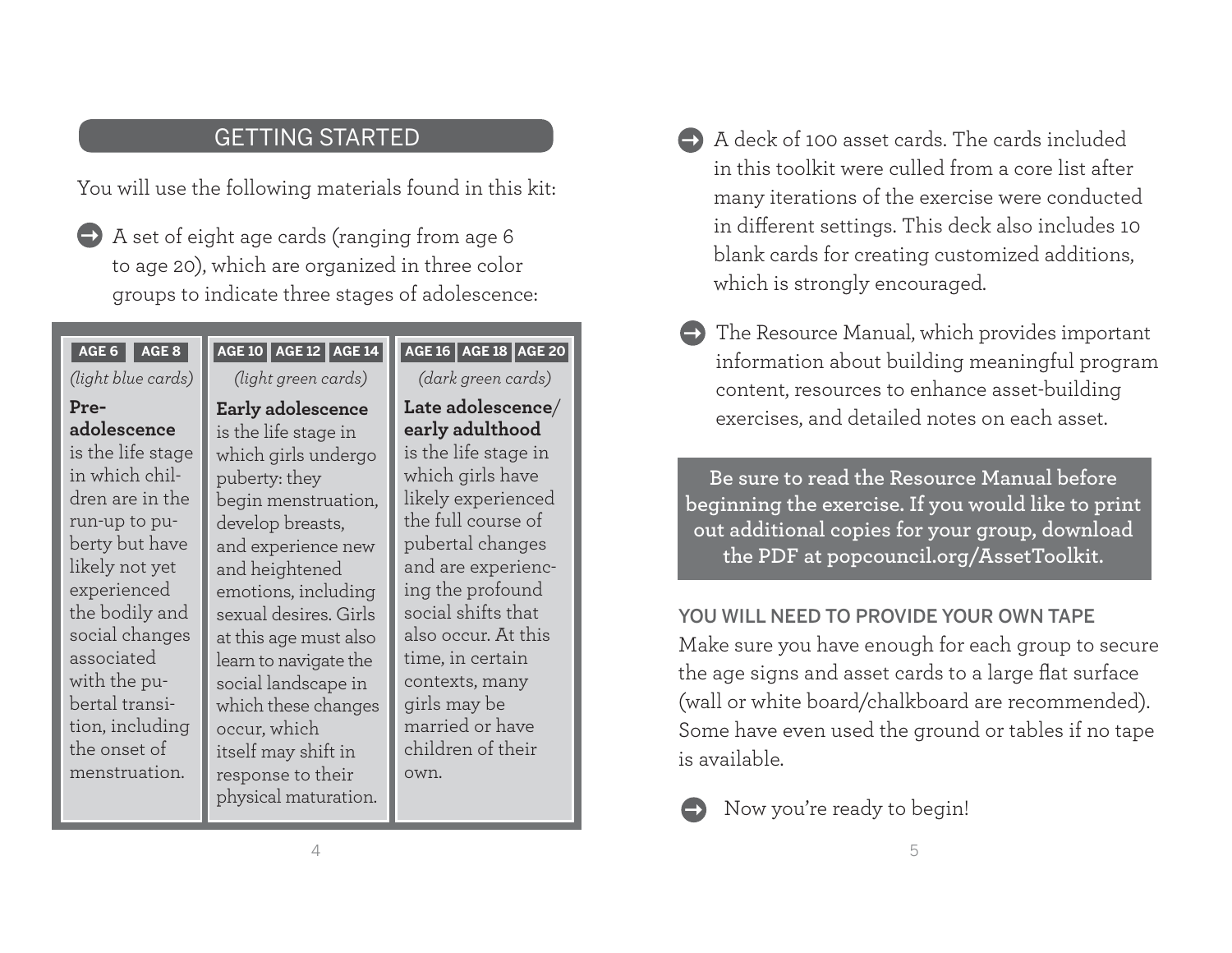# BEGINNING THE EXERCISE

The cards in this deck list assets that adolescent <sup>g</sup>irls can build by participating in your program. The purpose of this exercise is to work through the cards, deciding which are important for you to include and then the age by which a girl should have each asset. Refer to the "Tailoring" section on page 12 for help in defining the segment of girls you want to work with and the assets that will be most appropriate for them.

## To start, **tape the age signs (ages 6, 8, 10, 12,**  14, 16, 18, 20) to a wall or other flat surface. The grouping of signs into three distinct categories is meant to help participants identify which assets should be acquired at each stage of adolescence as opposed to overthinking the exact age by which a girl should acquire each specific asset. **1**

With your whole group, **pick out a few**  assets and invite different participants to **come forward to model "how to place the asset card."** *Remember to have them place the card next to the latest age or stage that a girl should have*  **2**

*a particular asset.* Participants should share their initial thinking behind the placement. If the group is unable to decide which specific age card an asset should be placed under, focus the discussion on which stage of adolescence the group thinks the asset should be made available to them.

When you are certain that everyone under-**3**stands the exercise, begin by dividing the participants into groups. (You may skip this step if you have only a few participants.) Then, distribute the cards you've chosen evenly among the groups and have each group work independently. Participants should read and think through the assets in their portion of the deck one by one. For each, **tape the card in the area under the sign for the age by which a girl should have that asset.** 

**Do not feel that you must use every asset in the deck; they might not all be relevant to your work.** Identify ahead of time the assets you will use so the exercise is as focused as possible. You can also set aside any assets that are newly proposed, confusing, or disputed. These items will require further discussion.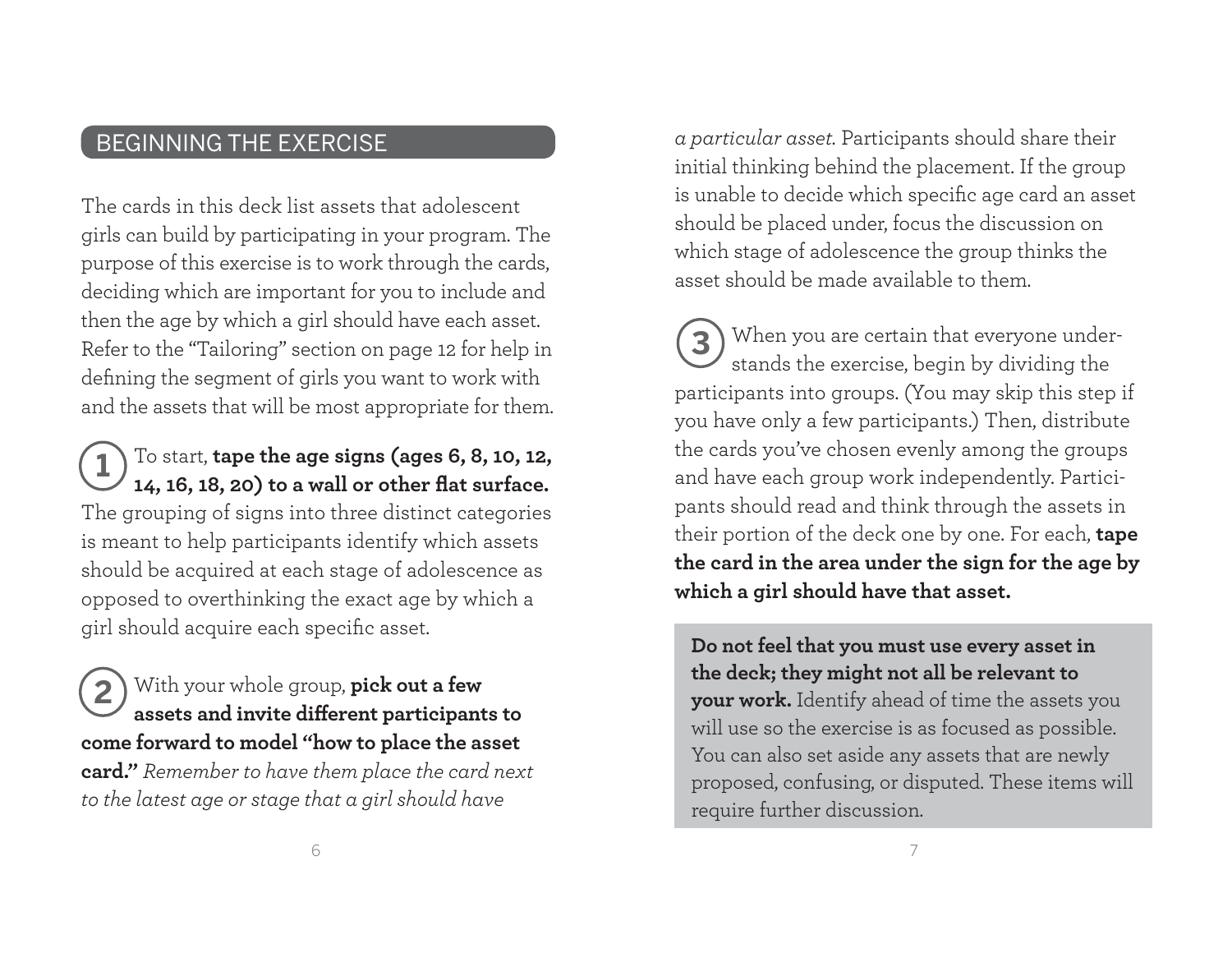# **4**

# **After everyone has placed their assets, look back at the results and answer the following questions as a group:**

- How are the assets spread along the wall?
- Do they cluster around certain ages or one particular stage of adolescence?
- Are the assets in the right place given the data?
- Does the sequencing make sense to you and others?
- What assets need explanation and discussion?
- What newly proposed assets have participants suggested?
- What is missing?
- Is there any disagreement about where particular assets are placed?

# **DON'T FORGET TO:**

# **Use the blank cards**

There will undoubtedly be assets not included in the deck that are relevant to the girls in your context. Each time this exercise is conducted, new and important assets can be identified and should be written on the blank cards. Some examples include: *knowing the seasonal cycles of food scarcity and how to secure foods safely* and *knowing the scenarios in which girls are tricked into unsafe work and become victims of trafficking*. Understanding the unique challenges that girls in your region must navigate at specific ages can inform the application of knowledge and skills in given content material.

Girls often have unique insights when it comes to asset content (*needing to tell a parent that what she is being asked to do might be illegal*) or the age by which she should have it (*by what age should a girl know not to take walks alone with older men, or not to accept food from strangers?*). These examples came from the girls themselves, so be sure to allow ample time for participants to develop their own assets and <sup>p</sup>lace them under the appropriate age category.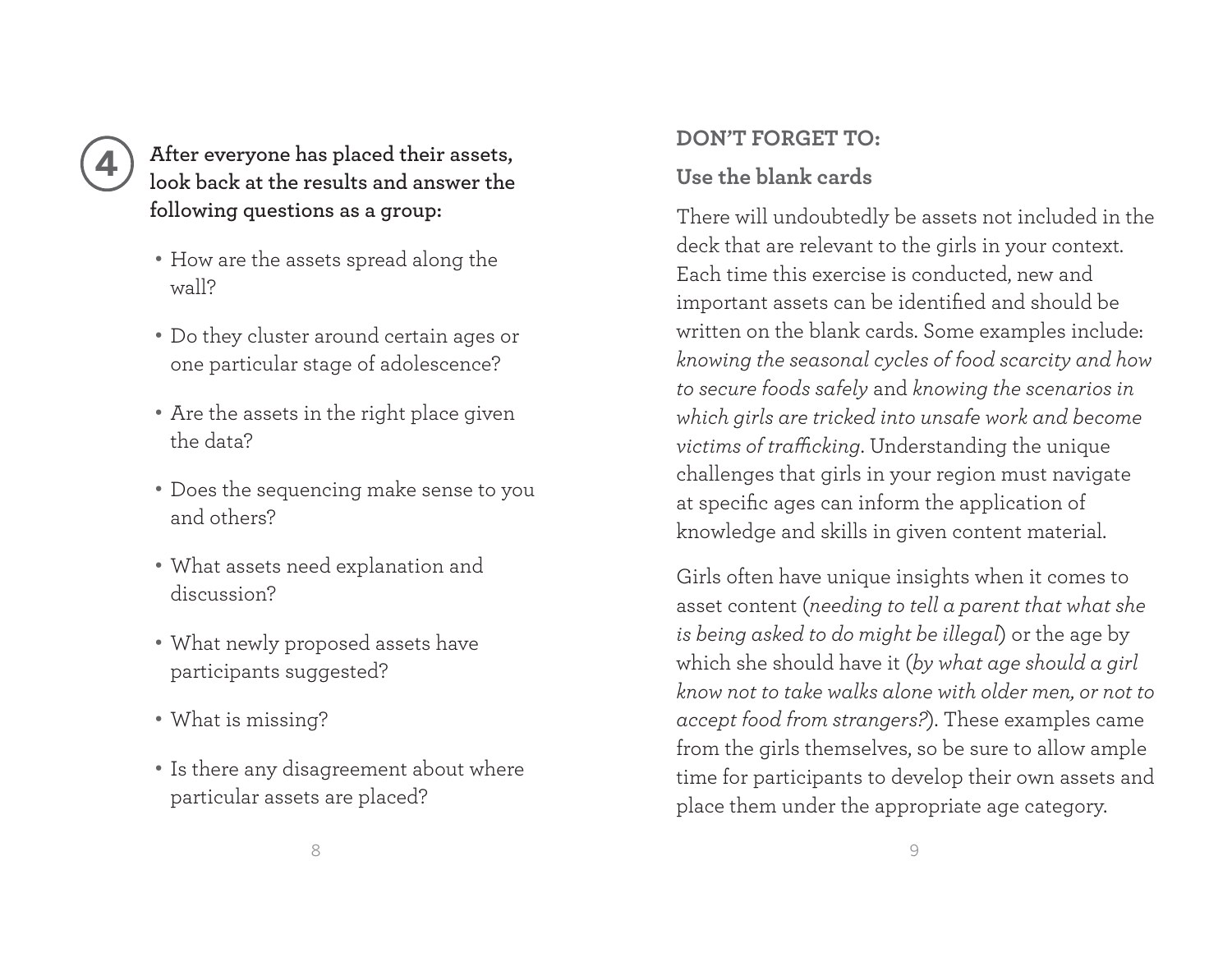# **Determine the latest age at which a girl should have acquired a particular asset**

As you begin placing assets (or moving them around), *you will tend to compare ideal with real.* Focus on the latest age or stage by which a girl should know or have something. It is okay if she knows or has it earlier, but under current circumstances (grim as they might be) by what age *should* she know it? Debating the realities that girls face is a productive process, and the age you select should reflect that: When are girls really in danger of child marriage or trafficking? How early might they have to confront their family about their own needs (being hungry, finding scarce food, articulating their rights, finding ways to manage income)?

# **Break it down if the exercise seems daunting**

If, after the first cut, the content looks too daunting, you may ask participants to define what is *essential* by a certain age or stage and what is *desirable*. In this process, you might think more specifically about the context and about the different segments of girls that you're going to focus on in your program (e.g., domestic workers, migrant girls, married girls). Are any critical competencies or skills missing?

#### CASE STUDY

## **Some assets are needed earlier than you'd think**

In West Africa, a group of program practitioners who conducted the asset-building exercise said girls need to know the signs of danger during pregnancy and labor by age 22. This was in an environment in which 70 percent of the girls would have had babies by age 20 (and where there were underlying perceptions that teaching girls about sexual and reproductive health would encourage sexual activity). When the group discussed this asset, they realized that adolescent girls are themselves having babies and accompanying friends and family during labor. So, regardless of individual biases, it was necessary to realistically place this asset at a far earlier age (for example, age 12) given that many girls reported sexual activity by age 14.

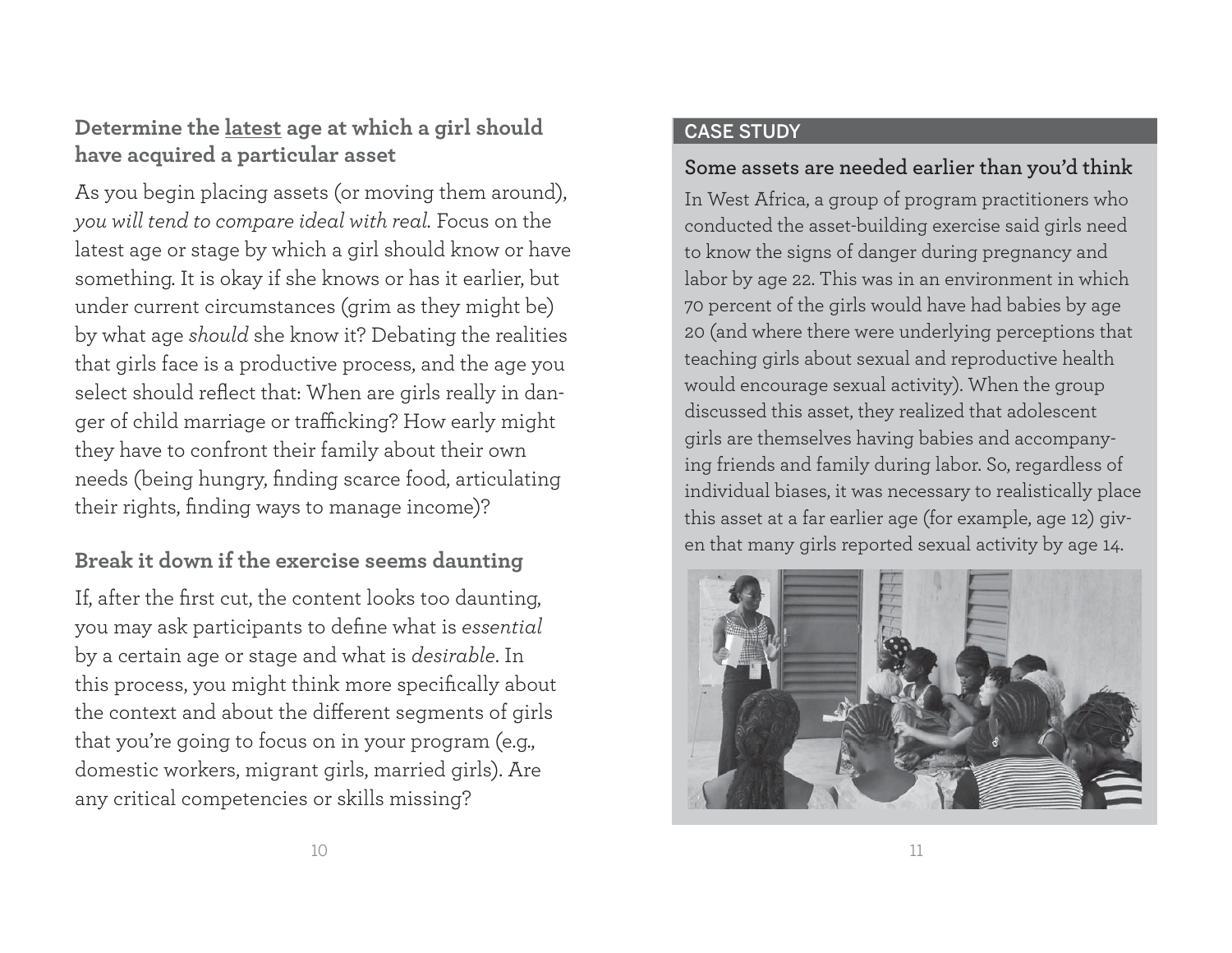# TAILORING

You may be conducting this exercise with a specific kind of girl in mind. This may color both the assets of most importance and the age by which they're needed. Think about the girls in your program. Who are they? How old are they? What do girls in the community do and what do they want? When do they need particular knowledge, skills, competencies, or resources? Perhaps your program is targeting 10–14-year-old domestic workers or young girls with babies. Are there assets that are particularly important for this segment of girls? For example, if you are working with a mobile population, how important is it for them to have a savings account? Is it feasible to tailor the asset to the needs of your particular population? Finally, have some discussion around program activities that will help girls obtain the assets they need when they need them.

# MOVING FROM ASSET CHOICE TO DEVELOPING PROGRAM CONTENT

In a day (or less) you can develop a list of assets by segment (age, geography, marital status, or some mixture). They can be divided into 10–20 "core" assets (those that are critically important and you've decided must be included) and another group of "desirable" assets (those that are important as a "reach" goal). There is often (but not always) agreement on what these groupings should be. Nevertheless, when finished, you will have a sorted list of assets that can serve as a basis for developing your program's content.

**This toolkit contains a Program Planning Worksheet that will be useful in identifying training and informational resources to be used in developing your program.**